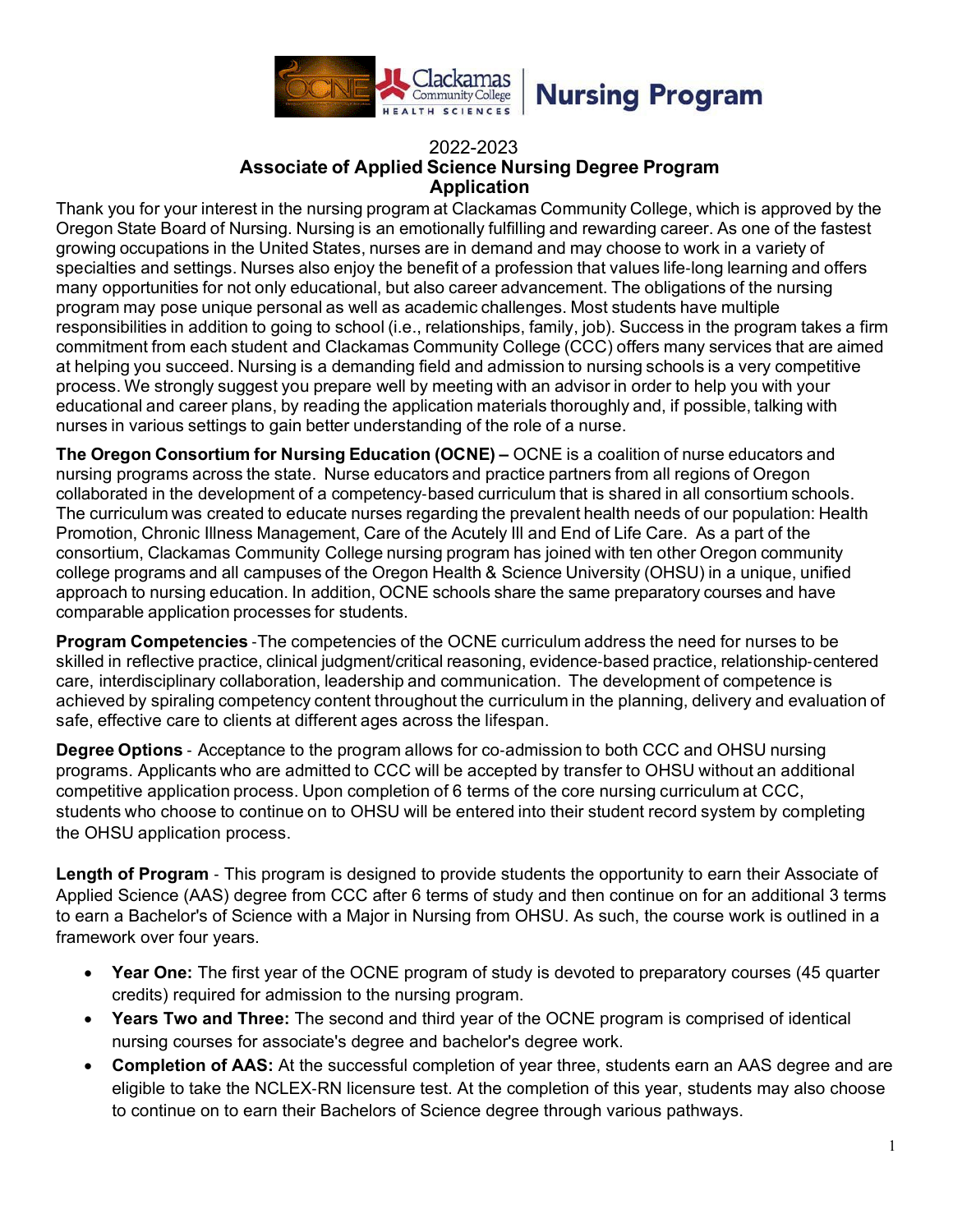• **Year Four:** Upper division nursing coursework through OHSU. At the end of this year, students will earn a Bachelor of Science with a Major in Nursing degree.

**Demands of the Program** – It is important to understand the mental and physical demands of the nursing program and the career of the nurse. Applicants to the nursing program must be physically and mentally able to cope with the rigors of the curriculum and the demanding nature of the health professions. Nursing students must be able to grasp scientific concepts, set up and answer basic math and algebra problems and communicate well verbally and in writing. Physically, students must be able to remain on their feet for extended periods, have sufficient strength to lift, the ability to hear heart and breath sounds, read fine print and identify skin tones such as pale, ashen, bluish, or gray.

Required clinical experiences may be assigned during day, evening, and night shifts and could be any day of the week. Students must have a dependable means of transportation to meet this requirement and may need to adjust family and work responsibilities to be available for clinical assignments.

Established academic and clinical requirements essential to the program of instruction apply to all students and cannot be waived. Attempts will be made to accommodate and retain qualified applicants with disabilities unless results of evaluations indicate that given reasonable accommodation an individual will still be unable to perform the essential functions required by the program. Persons with questions concerning particular qualifications are encouraged to contact the Disability Resource Center to arrange an appointment for individual consultation and advice prior to application.

**Application Process and Due Date All application materials for 2022**‐**2023 must be mailed-in to Allied Health Admissions at the Harmony campus by 5 P.M. on Friday February 11th, 2022. All application materials must be mailed-in, and should be submitted together as one packet; it may not be emailed.**

**Initiating the Application Process:** Contacting an academic advisor is highly recommended to obtain information and academic planning.

- **Academic advisors are available at all three CCC campuses by email:**
	- o Harmony campus philr@clackamas.edu
	- o Oregon City campus [tracy.pantanorumsey@clackamas.edu](mailto:tracy.pantanorumsey@clackamas.edu) or [advising@clackamas.edu](mailto:advising@clackamas.edu)
	- o Wilsonville campus ‐ [advisingwilsonville@clackamas.edu](mailto:advisingwilsonville@clackamas.edu)
- Begin/continue preparatory coursework. Students are eligible to apply for admission to the nursing program after completion of a minimum of 30 quarter credits of courses from the preparatory list that must be completed by the end of fall term 2021.
	- o The 30 credits must include BI‐231 with a grade of C or higher
	- o The Math competency (MTH‐095 or higher) must also be met.
- Application to the nursing program requires a minimum GPA of 3.0 for all preparatory courses completed. Only **completed** courses will be counted toward the preparatory GPA (45 maximum quarter credits).
- Completion of all preparatory/elective courses must be with a letter grade of "C" or better. Plus and minus grades will not be factored into the GPA calculations. AP/ IB/ CLEP credit cannot be used towards Nursing preparatory hours. All courses must be graded. All preparatory courses must be completed by the end of summer term 2022.
	- $\circ$  While not required for application or admission to the nursing program, students are strongly encouraged to complete a course with genetics content (BI‐101, 112, or 211, at CCC, meets this requirement) prior to beginning the nursing program. Scheduling of classes and the rigor of the nursing program make completion of these courses during the nursing program difficult to accomplish.
	- $\circ$  If a course has been taken more than once, the most recent grade received will be the grade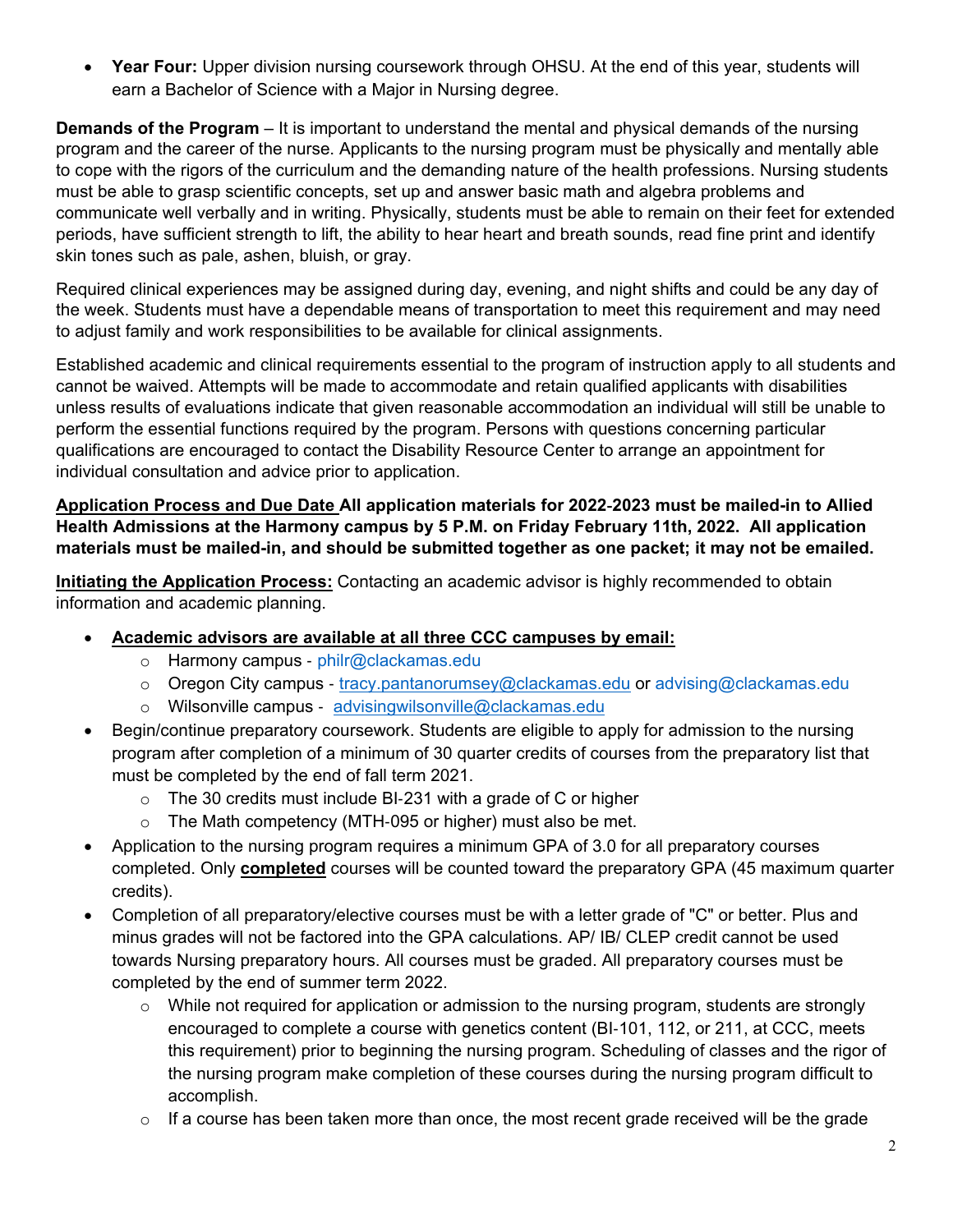considered for GPA calculation.

- Download the Nursing Application for admission and supporting materials from the following website: [https://www.clackamas.edu/academics/departments-programs/nursing-aas.](https://www.clackamas.edu/academics/departments-programs/nursing-aas)
- Thoroughly read the Nursing Application Packet.

## Application and Admission Process:

- Applicants may submit their nursing application once their application packet is complete.
- Only completed applications will be processed.
- Only preparatory courses completed and graded by the end of fall term 2021 will be counted in the applicant's admission points.
- Submitting an application does not guarantee that applicants have satisfied minimum criteria.
- Mail-in application with all supporting documentationto the CCC Harmony Campus by the deadline.

## Filing Deadline:

- Allied Health Admissions at the Harmony campus must receive a mailed-in copy of the completed application with supporting materials no later than **5 P.M. Friday, February 11th, 2022**. Applications that are emailed will not be reviewed.
- After the filing deadline has passed, Allied Health Admissions personnel will evaluate all applications received by the deadline, for completeness and eligibility.

## Offers of Admission:

- At the beginning of April, applicants selected for the interview/essay will be determined by rank order based upon the point system.
- An invitation to the group interview process will be emailed to the selected applicants. This year the interviews may be conducted via Zoom.
- **Please note:** If a selected applicant fails to schedule an interview time or does not attend the scheduled interview he/she is no longer eligible for the current year interview cycle. There is only one interview cycle per application year.
	- $\circ$  An applicant will be eligible for a maximum of two interview cycles (these do not have to be in consecutive years) to be considered for admission to the CCC nursing program.
- Selected applicants will schedule his/her own group interview time on the Nursing Department website after receiving an emailed Interview invitation.
	- o *The group interview process assesses the student's readiness for the rigor and nature of the CCC nursing program. Communication, integrity, problem*‐*solving and critical thinking skills are the major qualities evaluated as well as motivational fitness, resilience and self*‐*care strategies. No further information regarding the interview process will be given.*
- After determination of total points, the highest ranking individuals will be offered admission to the fall 2022 nursing program. Each applicant will be notified of his/her status regarding admission into the nursing program by email. The applicant is responsible for placing his/her correct email address on the nursing application. The applicant is responsible for checking their email for communication regarding the nursing program admission process. Additionally, should an applicant's email address change, notification must be provided to Allied Health Admissions at allied health admissions@clackamas.edu.

# Admitted Applicants:

- Students offered admission to the nursing program must indicate their acceptance of admission by signing and returning a Statement of Intent to enroll no later than the deadline indicated on the offer of admission.
- There will be two mandatory orientation meetings for admitted applicants and will be held in late spring and early fall, 2022. If you are unable to attend either orientation due to extenuating circumstances you must notify the Health Sciences department administrative assistant at [mckensie.thomas@clackamas.edu](mailto:mckensie.thomas@clackamas.edu) *prior* to the orientation date(s). If you do not attend these orientations and have not previously notified the nursing department, the next eligible alternate will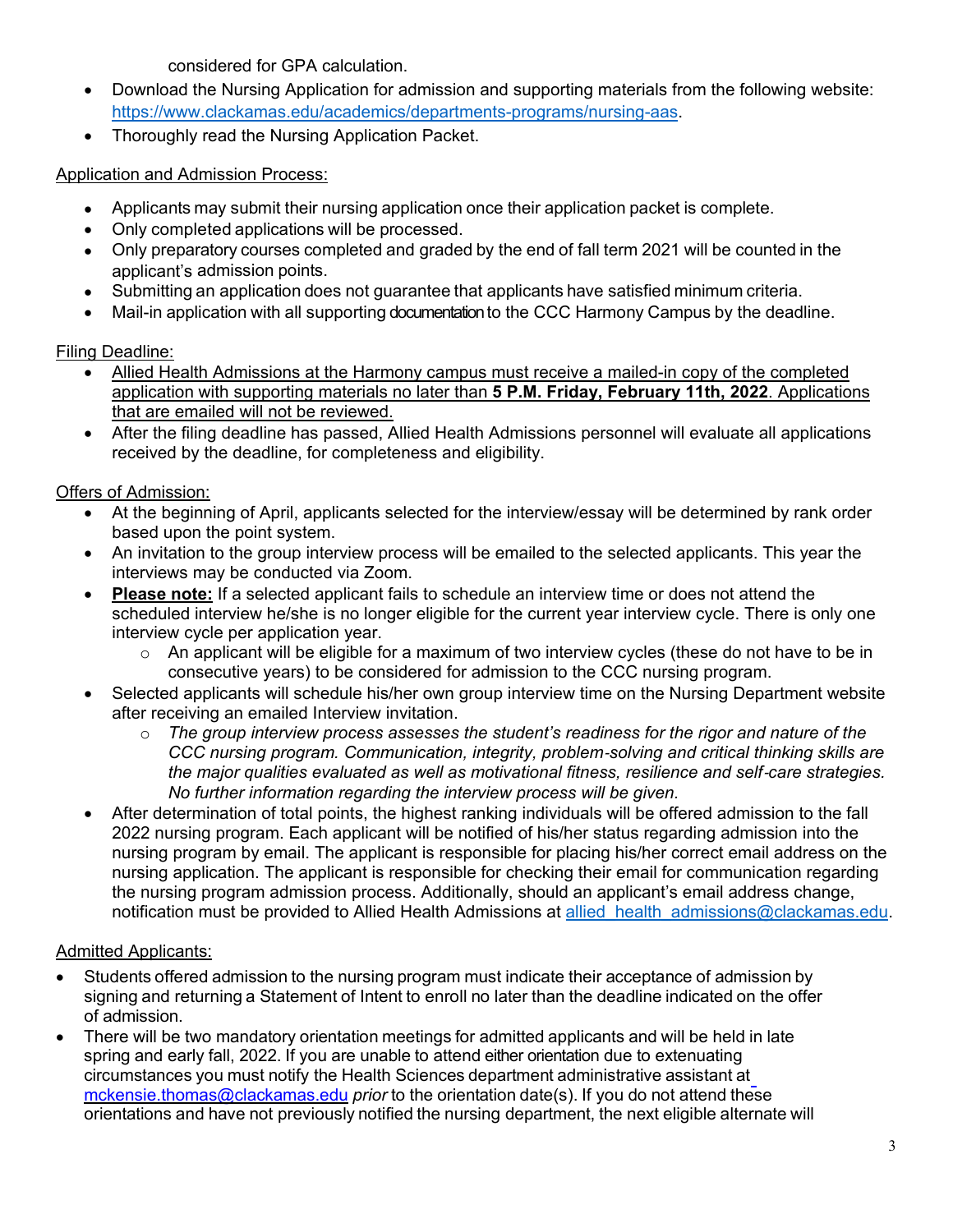be given your assigned place in the program. The exact dates and times of the orientations will be provided on the offer of admission letter.

- An email will be sent or a flash drive with pertinent information (e.g. Health History and Physical Examination form, criminal background/urine drug screen, curriculum design at CCC, etc.) will be provided to accepted applicants at the orientation meeting in spring 2022. The completed form, with verification of immunizations, must be processed as outlined on the Health History form by the assigned due date or the applicant's space may be given to the next eligible alternate.
- A criminal background check and urine drug screen will be required as outlined at the orientation prior to beginning fall term 2022 classes. Students may also be required to undergo additional random drug screenings thereafter.
- Nursing students must meet state statutory mandates for healthcare providers regardless of individual institution policy. Anyone with a criminal record that shows violation of the statutory mandates may not be allowed in a healthcare facility as a student.
- Admission to and graduation from the nursing program does not assure eligibility for licensure. The Oregon State Board of Nursing (OSBN) makes the determination regarding eligibility for licensure.
- The Oregon State Board of Nursing may not license persons with certain criminal convictions or with a major mental or physical illness that could affect ability to practice safely. Applicants with criminal records may want to contact the Oregon State Police to determine if their records might be expunged and, if so, to accomplish expungement of their records.
- If a student is arrested during the time he/she is enrolled in the nursing program, he/she must notify the Nursing Administrator of the arrest. A possible outcome may be the student's inability to continue in the program.
- Any applicant or student whose nursing assistant certificate or license to practice nursing, at any level in any state, has been suspended or revoked may be denied admission to or be dismissed from the program. If a student certified or licensed by OSBN engages in behavior defined by OSBN as "Conduct Derogatory to the Standards of Nursing," even if he/she does so as a student, the situation may need to be reported to OSBN. As registered nurses, nursing faculty must abide by the mandatory reporting requirements per OSBN regulations.

# Required Immunizations:

- Evidence of immunization requires documented receipt of vaccine or documented immunity via titer or a record from the Oregon ALERT Immunization Information System.
	- $\circ$  Hepatitis B (Hep B) series with titer to confirm immunity
	- o Measles, mumps and rubella (MMR)
	- o Tetanus, diphtheria, pertussis (Tdap)
	- o Varicella
	- $\circ$  Influenza (seasonal flu)

# Required Screenings:

• Tuberculosis (TB) Quantiferon Gold and T‐spot test (IGRA blood test) or chest x‐ray. (Note: PPD skin test

results will not be accepted)

- 10-panel urine drug screen, which must include testing for the following substances: Amphetamines, including methamphetamines; Barbiturates; Benzodiazepines; Cocaine; Marijuana; Methadone; Opiates; Phencyclidine.
- Criminal Background Check: Must include Social Security Number trace, state/national criminal background history, sex offender registry check, and Office of Inspector General (OIG) and List of Excluded Individuals/Entities (LEIE) check

Required Certifications:

• CPR/Basic Life Support (BLS) for healthcare providers. Trainings must comply with the American Heart Association standard and remain current throughout the nursing program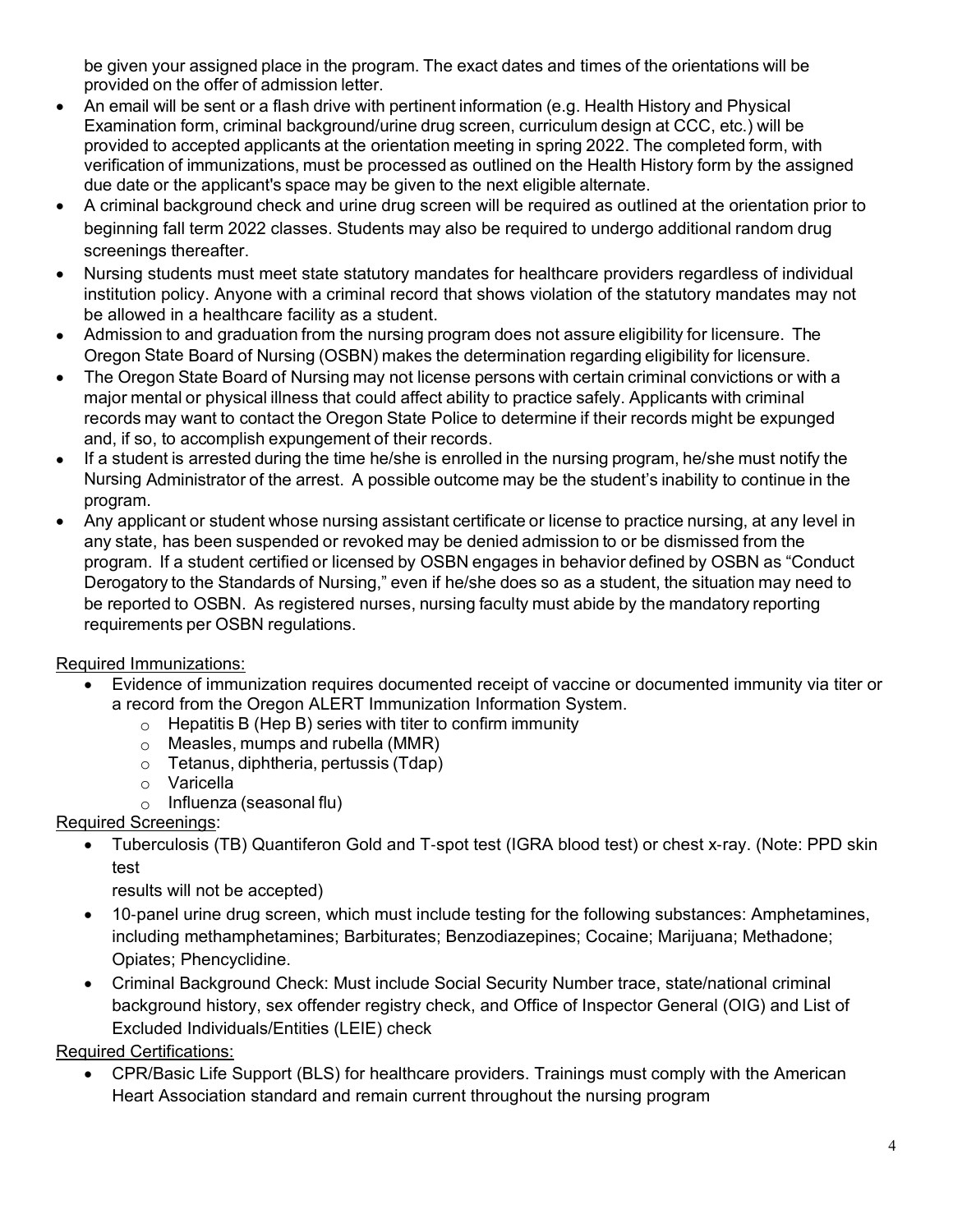Students should understand that although co‐admitted to the OHSU school of nursing, those who choose to transition from the CCC nursing program to OHSU will have to undergo a Criminal Background Check for OHSU at the time of transition and ability to enroll in OHSU courses may be negatively impacted by any criminal history in their background.

Applicants are encouraged to complete the FAFSA BEGINNING October 1<sup>st</sup>, 2021 at [www.fafsa.gov](http://www.fafsa.gov/) and a CCC scholarship application at [www.clackamas.edu/scholarships](http://www.clackamas.edu/scholarships) opening January 30<sup>th</sup> deadline: April 12<sup>th</sup>, 2022 for the academic year 2022‐2023 regardless of whether he/she has been officially accepted into the Nursing program.

Clackamas Community College reserves the right to modify criteria and the process for selection as needed. **Application Deadline: 5 P.M. Friday, February 11th, 2022**

(Mailed applications must be received by Allied Health Admissions at the Harmony campus by the stated deadline. Emailed applications and postmarks will not be accepted)

# **CCC Admission Policy Statement**

Clackamas Community College supports and open door policy and welcomes all students can benefit from the instruction offered, regardless of their educational background. Prospective students are eligible for admission if they are a high school graduated, have a GED, or are over 18 years of age. Admission to the College does not guarantee entrance to all programs. Students seeking to enter a special admit program must meet additional admission criteria.

Students under the age of 18 that have not yet graduated from high school or obtained their GED are not admitted but are allowed to enroll in selected courses under ORS 339.030. Specific enrollment permissions may be required.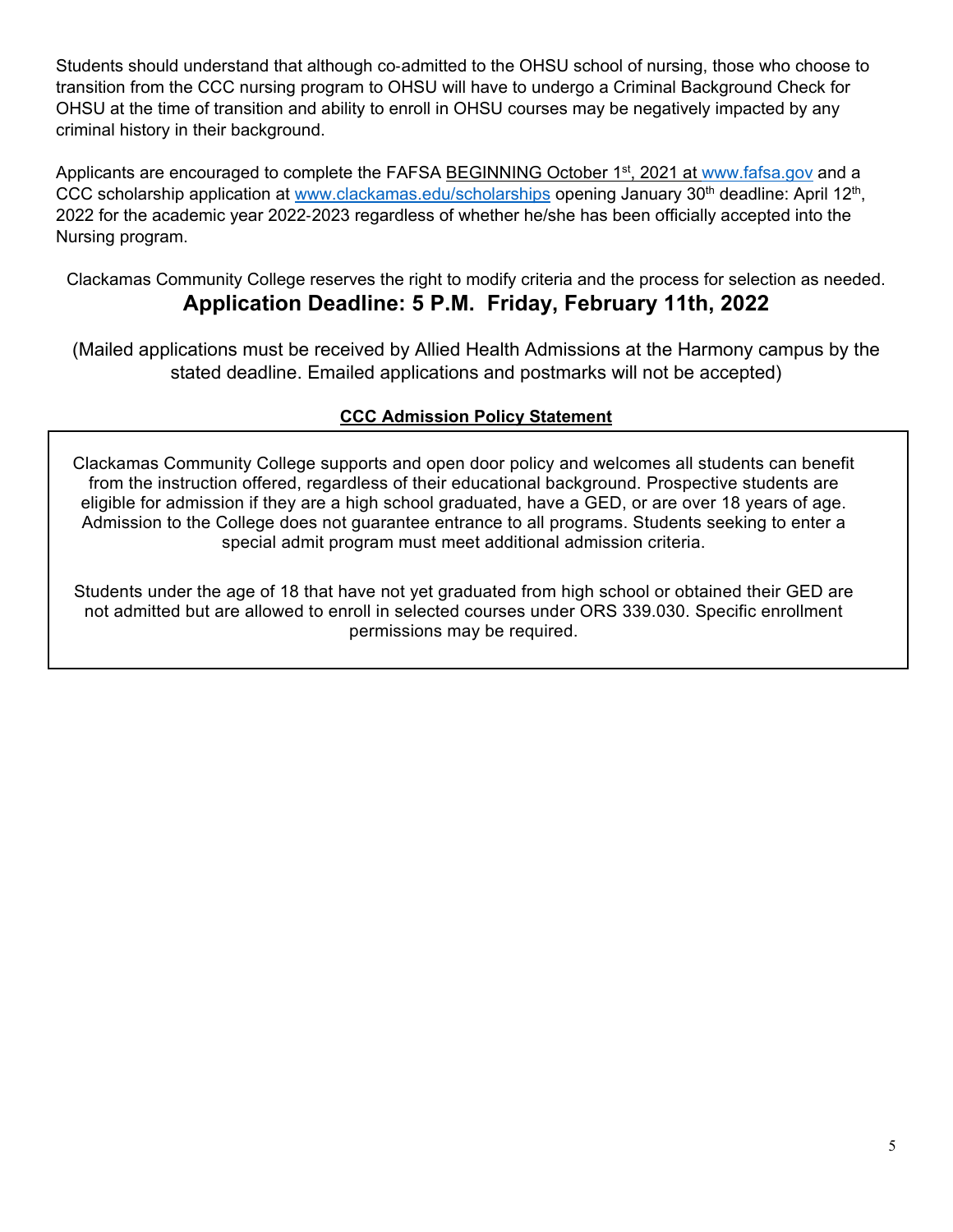### Oregon Consortium for Nursing Education (OCNE) Clackamas Community College Nursing Preparatory Courses for the 2022‐2023 Academic Year

Minimum application requirements:

- At least 30 of the 45 credits of preparatory courses must be completed by the end of fall term 2021.
- BI‐231 and the Math Competency must be completed by the end of fall term 2021.

• Any remaining preparatory courses must be completed by the end of summer term 2022.

Grade requirements:

- Cumulative GPA of preparatory courses must be at least a 3.0.
- Individual preparatory courses must be taken for a letter grade and must be completed with a grade of "C" or higher.
- AP/ IB/ CLEP credit cannot be used towards Nursing preparatory hours because all courses must be graded for GPA calculation.

Preparatory Courses:

| BI-231, 232 & 233 Anatomy and Physiology I, II & III | <b>12 Credits</b>                                                                                      |                   |  |  |  |  |
|------------------------------------------------------|--------------------------------------------------------------------------------------------------------|-------------------|--|--|--|--|
| $\bullet$                                            | BI-231 must be completed by the end of fall term 2021, but not before summer term 2017.                |                   |  |  |  |  |
| $\bullet$                                            | BI-232 & 233 must be completed by the end of summer term 2022, but not before summer term 2017.        |                   |  |  |  |  |
|                                                      | BI-231, 232, and 233 constitute a full sequence of human anatomy and physiology with laboratory,       |                   |  |  |  |  |
|                                                      | inclusive of all body systems. This sequence must be taken in its entirety. Note: Chemistry or Biology |                   |  |  |  |  |
|                                                      | maybe required prior to the A&P sequence at some institutions.                                         |                   |  |  |  |  |
|                                                      | Students who took the A&P courses without these prerequisites do not have to take them to be eligible  |                   |  |  |  |  |
|                                                      | to apply to the CCC nursing program.                                                                   |                   |  |  |  |  |
|                                                      | <b>BI-234: Microbiology</b>                                                                            | <b>4 Credits</b>  |  |  |  |  |
| $\bullet$                                            | Class includes characteristics, physiology and growth requirements of micro-organisms,                 |                   |  |  |  |  |
|                                                      | interactions between humans and micro-organisms, immunology, infection, and principles of              |                   |  |  |  |  |
|                                                      | microbial                                                                                              |                   |  |  |  |  |
|                                                      | <b>FN-225 Nutrition</b>                                                                                | <b>4 Credits</b>  |  |  |  |  |
| $\bullet$                                            | Class should cover biological functions, dietary sources of essential nutrients and the relationship   |                   |  |  |  |  |
|                                                      | of diet to health.                                                                                     |                   |  |  |  |  |
|                                                      | PSY-215 Human Development                                                                              | <b>4 Credits</b>  |  |  |  |  |
| $\bullet$                                            | The developmental process of human life covering the full life span. Courses that cover only part of   |                   |  |  |  |  |
|                                                      | the life span will not be accepted.                                                                    |                   |  |  |  |  |
|                                                      | <b>WR-121 &amp; WR-122 English Composition</b>                                                         | <b>8 Credits</b>  |  |  |  |  |
| $\bullet$                                            | Classes should cover the development and support of ideas through the medium of written                |                   |  |  |  |  |
|                                                      | English.                                                                                               |                   |  |  |  |  |
| $\bullet$                                            | Remedial English such as sentence structure and punctuation will not be accepted as sufficient to      |                   |  |  |  |  |
|                                                      | meet the prerequisite.                                                                                 |                   |  |  |  |  |
| $\bullet$                                            | WR-121 & WR-122 can be substituted if the applicant has earned a bachelor's degree. Any graded         |                   |  |  |  |  |
|                                                      | college elective course credit (100 level or higher) can be used for the substitution.                 |                   |  |  |  |  |
|                                                      | Note: when taken for 4 credits each, WR-121 & WR-122 is sufficient for the AAS degree in nursing.      |                   |  |  |  |  |
|                                                      | If taken at a school that awards 3 credits for each course, WR-123, WR 222 or WR-227 must be           |                   |  |  |  |  |
|                                                      | completed prior to graduation from the program.                                                        |                   |  |  |  |  |
|                                                      | Arts & Letters, Social Sciences or Natural Sciences                                                    | <b>13 Credits</b> |  |  |  |  |
| $\bullet$                                            | At least 6 of the 13 credits must come from the Social Sciences area.                                  |                   |  |  |  |  |
| $\bullet$                                            | Must be a minimum of 3 credit quarter hours.                                                           |                   |  |  |  |  |
|                                                      | Please see CCC catalog, Associate of Arts Oregon Transfer Degree for specific CCC subject              |                   |  |  |  |  |
| areas.                                               |                                                                                                        |                   |  |  |  |  |
|                                                      | <b>Elective Credit Variable</b>                                                                        |                   |  |  |  |  |
| $\bullet$                                            | Students may need to take elective credits in order to meet the minimum of 45 credits required         |                   |  |  |  |  |
|                                                      | for entry to nursing school.                                                                           |                   |  |  |  |  |
|                                                      | Elective credits may come from any subject and must be 100 level or higher                             |                   |  |  |  |  |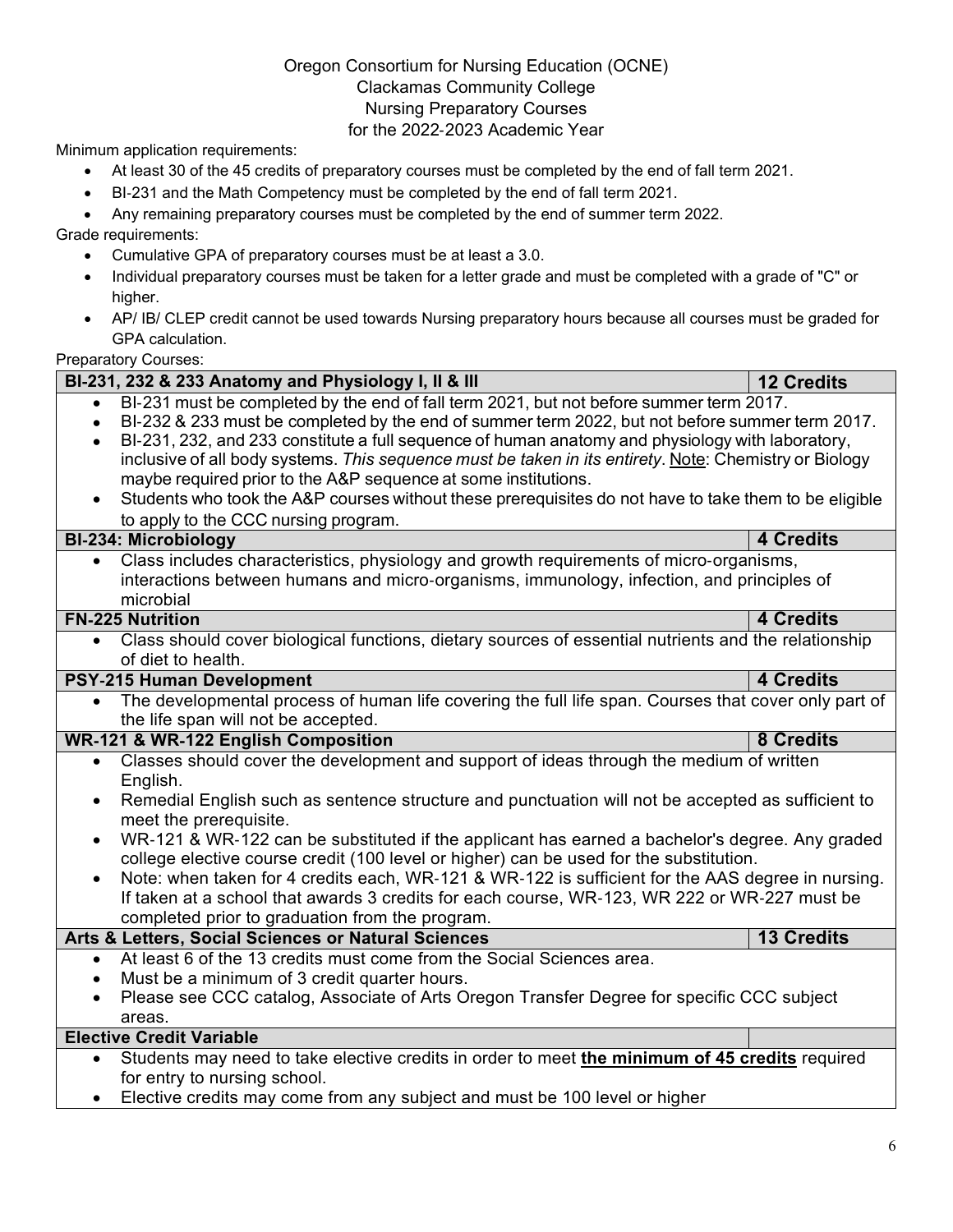Competencies: **MTH**‐**095 or higher 4**‐**5 Credits** • Students must demonstrate math competency by the end of Fall term 2021 by: o Passing MTH‐095 or higher with a "C" or better.  $\circ$  Placing into MTH-105/111 or higher as determined by CCC placement summary dated after 6/15/17. (No credit given) • Completed MTH‐095 can be applied toward the 45 credits of preparatory as a science course. • MTH-095 credits will not count toward the BS degree. • *Applicants should consider completing math through statistics, which will be required for entrance into the OHSU Bachelor's degree program.* Admission Points: **Preparatory Coursework GPA 25 Points** • A maximum of **25** points can be awarded. • The applicant must provide official transcripts from each accredited college or university where preparatory courses were taken. • A minimum of 30 quarter credits of preparatory is needed to apply. • Only the preparatory (up to **45** quarter credits) will be calculated in the GPA for assignment of points in the admission process. • Clackamas Community College transcripts do not need to be included; indicate "CCC" in Previous Colleges Attended section. • The most recent grade will be used for any repeated courses. Pluses and minuses will not be considered. Points will be awarded as follows:  $3.67 - 4.00 = 25$  points<br> $3.33 - 3.66 = 23$  points  $3.33-3.66 = 23$  points<br> $3.2-3.32 = 20$  points  $3.2 - 3.32 = 20$  points<br> $3.15 - 3.19 = 17$  points ■  $3.15 - 3.19 = 17$  points<br>■  $3.0 - 3.14 = 15$  points  $3.0 - 3.14 =$ **Completion of All Preparatory Coursework 3-5 Points 3-5 Points**<br>■ 5 points will be awarded if all 45 credits of preparatory have been completed by the application • 5 points will be awarded if all 45 credits of preparatory have been completed by the application deadline. 3 points will be awarded if at least 37 credits have been completed by the application deadline<br>etion of A&P sequence<br>3-5 Points **Completion of A&P sequence** • If the full sequence of A&P courses (I, II and III) has been completed with a grade of C or better, 5 points will be awarded. • If two courses (I and II, or I and III) in the A &P sequence have been completed, with a grade of C or better, 3 points will be awarded. Prior Degree 1991 1 Point<br>Discretionary Points (18 points maximum possible) 18 Points 18 Points **Discretionary Points (18 points maximum possible)** Currently employed in the healthcare field in an area of direct patient care 5 points 5 points Completion of a Professional Health Care program, EMT, or non-CCC Health Care professional 3 points training degree/certificate program Active duty or Veteran of U.S. military services 3 points 3 points 3 points Completion of a 3-credit College Study Skills or College Success course 2 points<br>
2 points 2 points 2 points 2 points 2 points Completion of a 3 credit Gerontology course Graduate of Health Sciences or STEM high school 1 point 1 point 1 point 1 point Completion of WR 128 APA Style at CCC 1 point 1 point 1 point 1 point 1 point Completion of LIB 101 Intro to Library Research 1 point 1 point 1 point *See the Discretionary Points Worksheet for required documentation.* **Proctored Essay/Interview 46 Points** • A maximum of 46 points will be awarded to applicants who are invited to the Essay/Interview. **Total Admission points possible 100 Points**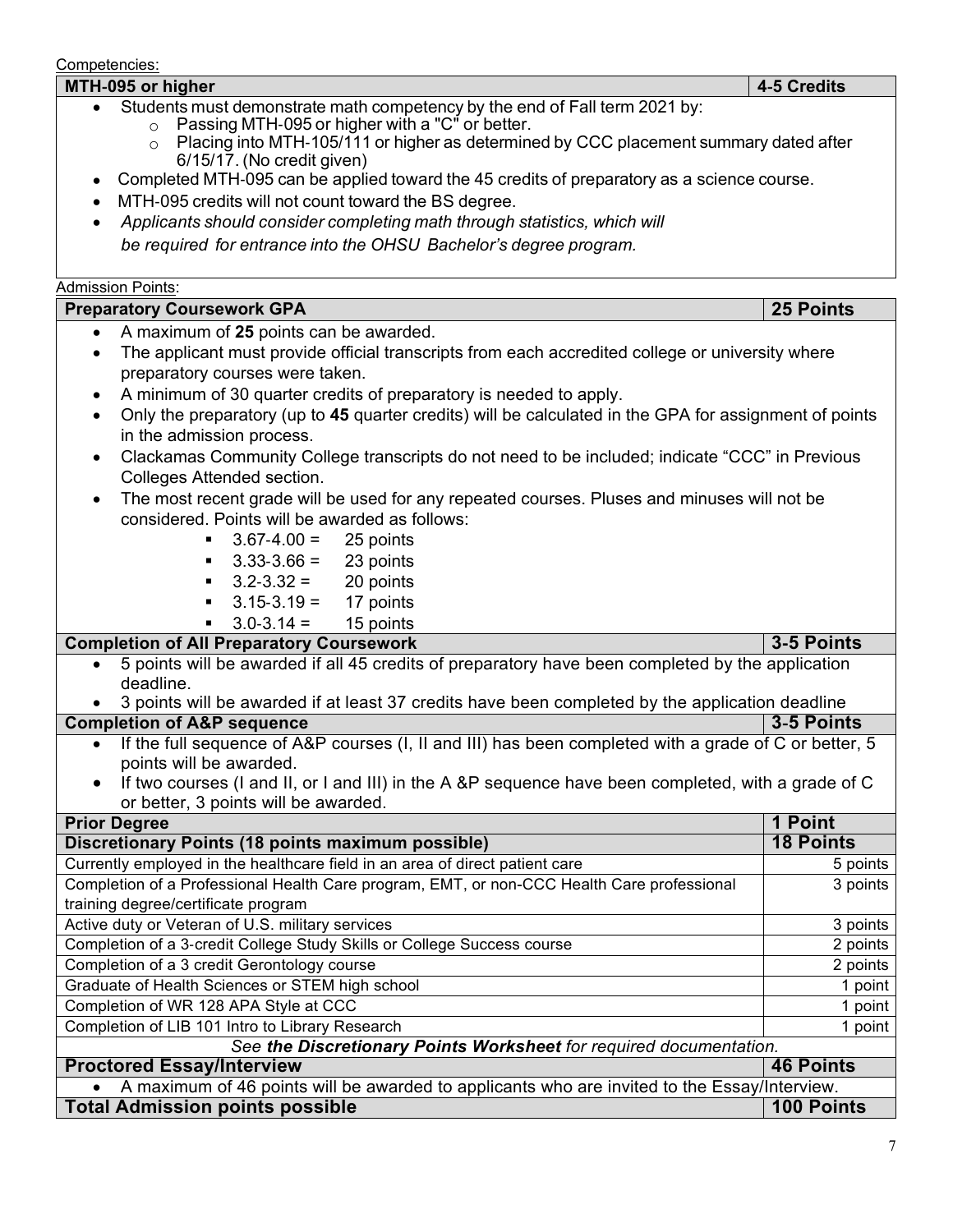

REALTH SCIENCES Nursing Program

# **CLACKAMAS COMMUNITY COLLEGE NURSING APPLICATION FOR ADMISSIONS**

| Date: <b>Date</b><br>Birthdate (MM/DD/YYYY):<br>If you're under 18, additional permissions may be required before you can register for classes.<br>Full Legal Name:                                                                                                                                                                                                                                                                                                                                                                                          |                              |                                                                                                                                                                                                        | CCC Student I.D.# or SS#*                                                                                                                             |                                 |          |                                                                |  |  |
|--------------------------------------------------------------------------------------------------------------------------------------------------------------------------------------------------------------------------------------------------------------------------------------------------------------------------------------------------------------------------------------------------------------------------------------------------------------------------------------------------------------------------------------------------------------|------------------------------|--------------------------------------------------------------------------------------------------------------------------------------------------------------------------------------------------------|-------------------------------------------------------------------------------------------------------------------------------------------------------|---------------------------------|----------|----------------------------------------------------------------|--|--|
| Mailing address:                                                                                                                                                                                                                                                                                                                                                                                                                                                                                                                                             | First (i.e. Anthony)<br>Last |                                                                                                                                                                                                        |                                                                                                                                                       | Middle                          |          | Preferred (i.e. Tony)                                          |  |  |
|                                                                                                                                                                                                                                                                                                                                                                                                                                                                                                                                                              | Address                      |                                                                                                                                                                                                        | City                                                                                                                                                  | State                           | County   | Zip                                                            |  |  |
| Telephone: ____<br>Home                                                                                                                                                                                                                                                                                                                                                                                                                                                                                                                                      | Cell                         |                                                                                                                                                                                                        | Work                                                                                                                                                  | Email: <u>_________________</u> |          |                                                                |  |  |
|                                                                                                                                                                                                                                                                                                                                                                                                                                                                                                                                                              |                              |                                                                                                                                                                                                        |                                                                                                                                                       |                                 |          |                                                                |  |  |
| <b>Residency/Student Type:</b><br>Required for tuition purposes<br>□In State (US citizen or permanent resident of<br>Oregon, CA, ID, WA, or NV 90 days prior to first day of<br>class<br>□Immigrant □Refugee □Other                                                                                                                                                                                                                                                                                                                                          |                              |                                                                                                                                                                                                        | What will you be studying?<br><b>AAS- Nursing</b><br>$\boxtimes$ AAS<br><b>Educational Goals:</b><br>□ Earn a degree/certificate<br>□Transfer classes |                                 |          | Gender:<br>$\Box$ Male<br>$\square$ Female<br>$\Box$ Nonbinary |  |  |
|                                                                                                                                                                                                                                                                                                                                                                                                                                                                                                                                                              |                              |                                                                                                                                                                                                        |                                                                                                                                                       |                                 |          | $\Box$ Prefer not to<br>state                                  |  |  |
| □Out of State:<br>$\Box$ US citizen and permanent resident outside<br>of Oregon, CA, ID, WA, or NV<br>$\Box$ International Visitor (B, J, H, or other<br>nonstudent VISA)<br>□International Student (requires I-20)                                                                                                                                                                                                                                                                                                                                          |                              | □Learn job skills<br>□High school completion/GED<br>□ Explore career/academics<br>□Reading/writing/math skills<br>□Learn English language<br>□Personal Interest<br>$\Box$ Other $\_\_\_\_\_\_\_\_\_\_$ |                                                                                                                                                       |                                 |          |                                                                |  |  |
| Clackamas is required by the<br>U.S. Federal Government to ask the following:<br><b>Ethnicity:</b><br>□Hispanic or Latina/e/o/x                                                                                                                                                                                                                                                                                                                                                                                                                              |                              | <b>High School/GED Completion:</b><br>Received High School Diploma:                                                                                                                                    |                                                                                                                                                       |                                 |          |                                                                |  |  |
| □Not Hispanic or Latina/e/o/x<br>Race (choose all that apply):                                                                                                                                                                                                                                                                                                                                                                                                                                                                                               |                              |                                                                                                                                                                                                        | Name of School                                                                                                                                        | <b>Graduation Date</b>          |          |                                                                |  |  |
| □American Indian or Alaska Native<br>$\Box$ Asian<br>□Black or African American                                                                                                                                                                                                                                                                                                                                                                                                                                                                              |                              | Location<br>$\Box$ I certify that I have graduated from high school or passed the GED<br>exam.                                                                                                         |                                                                                                                                                       |                                 |          |                                                                |  |  |
| □Native Hawaiian or Pacific Islander<br>$\square$ White                                                                                                                                                                                                                                                                                                                                                                                                                                                                                                      |                              |                                                                                                                                                                                                        | <b>Previous Colleges Attended:</b>                                                                                                                    |                                 |          |                                                                |  |  |
|                                                                                                                                                                                                                                                                                                                                                                                                                                                                                                                                                              |                              |                                                                                                                                                                                                        | Name of School                                                                                                                                        | Last Term Date                  | Location |                                                                |  |  |
| CCC releases student "directory information" which includes<br>enrollment status, verification of certificate or degree award,<br>residency status, major and athletic participation. If you do not<br>want information released,<br>please contact the Registrar's Office and request the Restrict<br>Directory Information form. Clackamas Community College<br>does not discriminate on the basis of race, color, religion,<br>gender, sexual orientation, marital status, age, national<br>origin/ancestry, disability, family relationship or any other |                              | Degree/ Certificate<br>Last Term Date<br>Name of School<br>Degree/ Certificate<br>Last Term Date<br>Name of School                                                                                     |                                                                                                                                                       | Location                        |          |                                                                |  |  |
|                                                                                                                                                                                                                                                                                                                                                                                                                                                                                                                                                              |                              |                                                                                                                                                                                                        |                                                                                                                                                       |                                 |          |                                                                |  |  |
|                                                                                                                                                                                                                                                                                                                                                                                                                                                                                                                                                              |                              |                                                                                                                                                                                                        |                                                                                                                                                       |                                 |          | Location                                                       |  |  |
| protected status in accordance with applicable law. The college's<br>commitment to nondiscrimination applies                                                                                                                                                                                                                                                                                                                                                                                                                                                 |                              |                                                                                                                                                                                                        | Degree/ Certificate                                                                                                                                   |                                 |          |                                                                |  |  |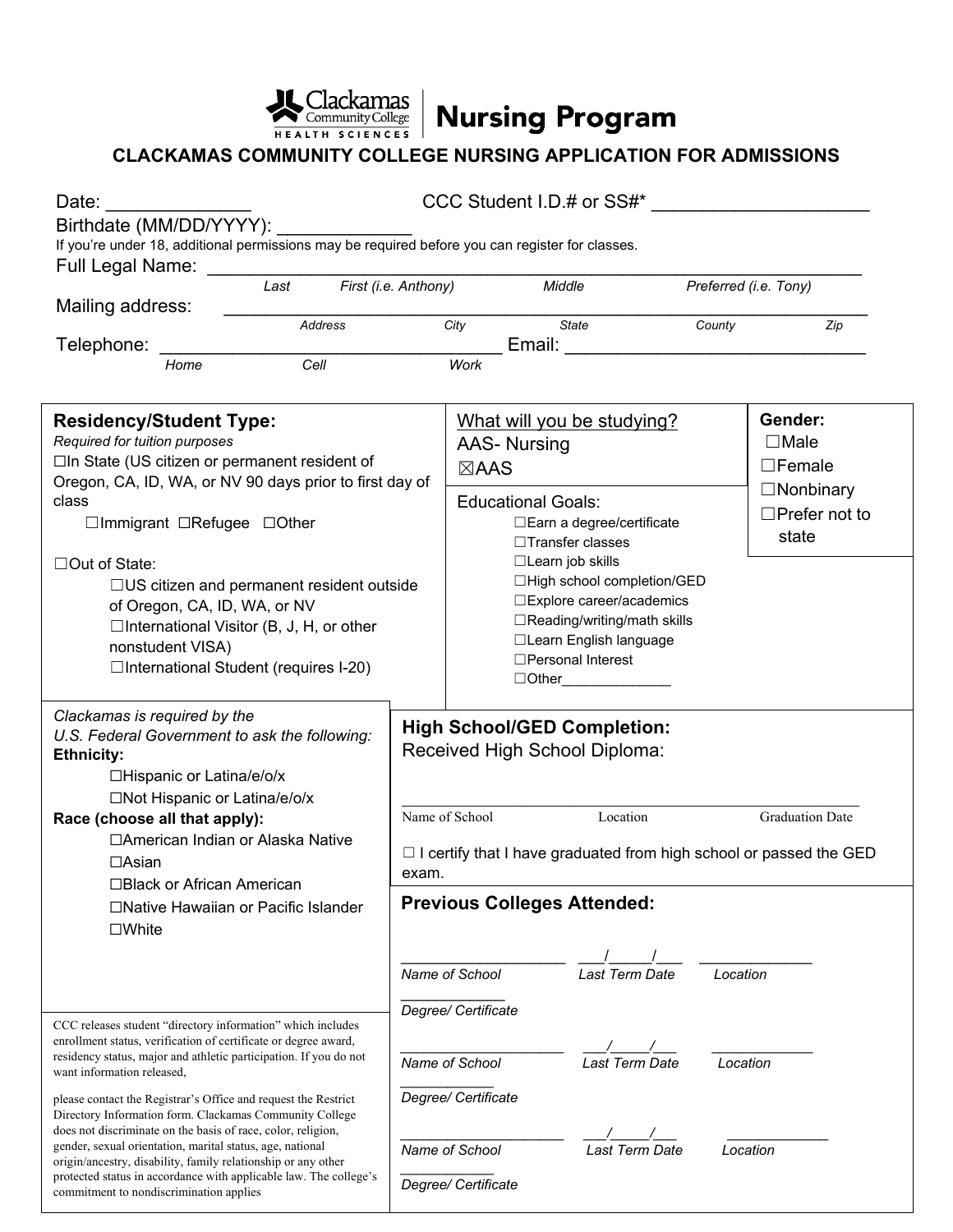| Please answer the following questions: (For statistical purposes only)                                                                                                                                                                                                                                                                                                                                                                                                                                                                                                                                                                                     |                                 |  |  |  |  |  |
|------------------------------------------------------------------------------------------------------------------------------------------------------------------------------------------------------------------------------------------------------------------------------------------------------------------------------------------------------------------------------------------------------------------------------------------------------------------------------------------------------------------------------------------------------------------------------------------------------------------------------------------------------------|---------------------------------|--|--|--|--|--|
| 1. Are you the first person in your family to attend college?<br>Yes l<br>No                                                                                                                                                                                                                                                                                                                                                                                                                                                                                                                                                                               |                                 |  |  |  |  |  |
| 2. What is your household income? $\Box$<br>$$0-$15,000$ $$15,000-$30,000$                                                                                                                                                                                                                                                                                                                                                                                                                                                                                                                                                                                 | \$30,000-\$50,000<br>$$50.000+$ |  |  |  |  |  |
| 3. What is your employment status? $\square$<br>Employed 35 hrs/week or more<br>Employed less than 35 hrs/week<br>Not employed                                                                                                                                                                                                                                                                                                                                                                                                                                                                                                                             | Retired                         |  |  |  |  |  |
| 4. Are you a veteran of the U.S. Military $\alpha r$ do you have a family member who is a veteran? $\square$                                                                                                                                                                                                                                                                                                                                                                                                                                                                                                                                               | Yes l<br>No                     |  |  |  |  |  |
| Certification of application information and academic standards policies.                                                                                                                                                                                                                                                                                                                                                                                                                                                                                                                                                                                  |                                 |  |  |  |  |  |
| I have read and understand the admission enrollment criteria for the Clackamas Community College Nursing program. I verify that all state<br>ments on this application are complete and true. I accept and agree that I will be required to sign an Individual Professional Standards<br>Acknowledgement form prior to my entry into the program. Further, I certify that I am that I must have physical and mental abilities<br>necessary to provide safe client care, visual acuity, hearing, speech, manual dexterity and endurance to be successful in the program. I will<br>complete and submit a Health History form prior to the start of classes. |                                 |  |  |  |  |  |
|                                                                                                                                                                                                                                                                                                                                                                                                                                                                                                                                                                                                                                                            |                                 |  |  |  |  |  |
| Signature                                                                                                                                                                                                                                                                                                                                                                                                                                                                                                                                                                                                                                                  | Date                            |  |  |  |  |  |

*Print Name*

\*Providing your Social Security Number (SSN) is voluntary. If you provide it, the College will use your SSN for keeping records, doing research, aggregate reporting, extending credit and collecting debts. Your SSN will not be given to the general public. If you choose not to provide your SSN, you will not be denied any rights as a student. Providing your Social Security Number means that you consent to the use of the number in the manner described.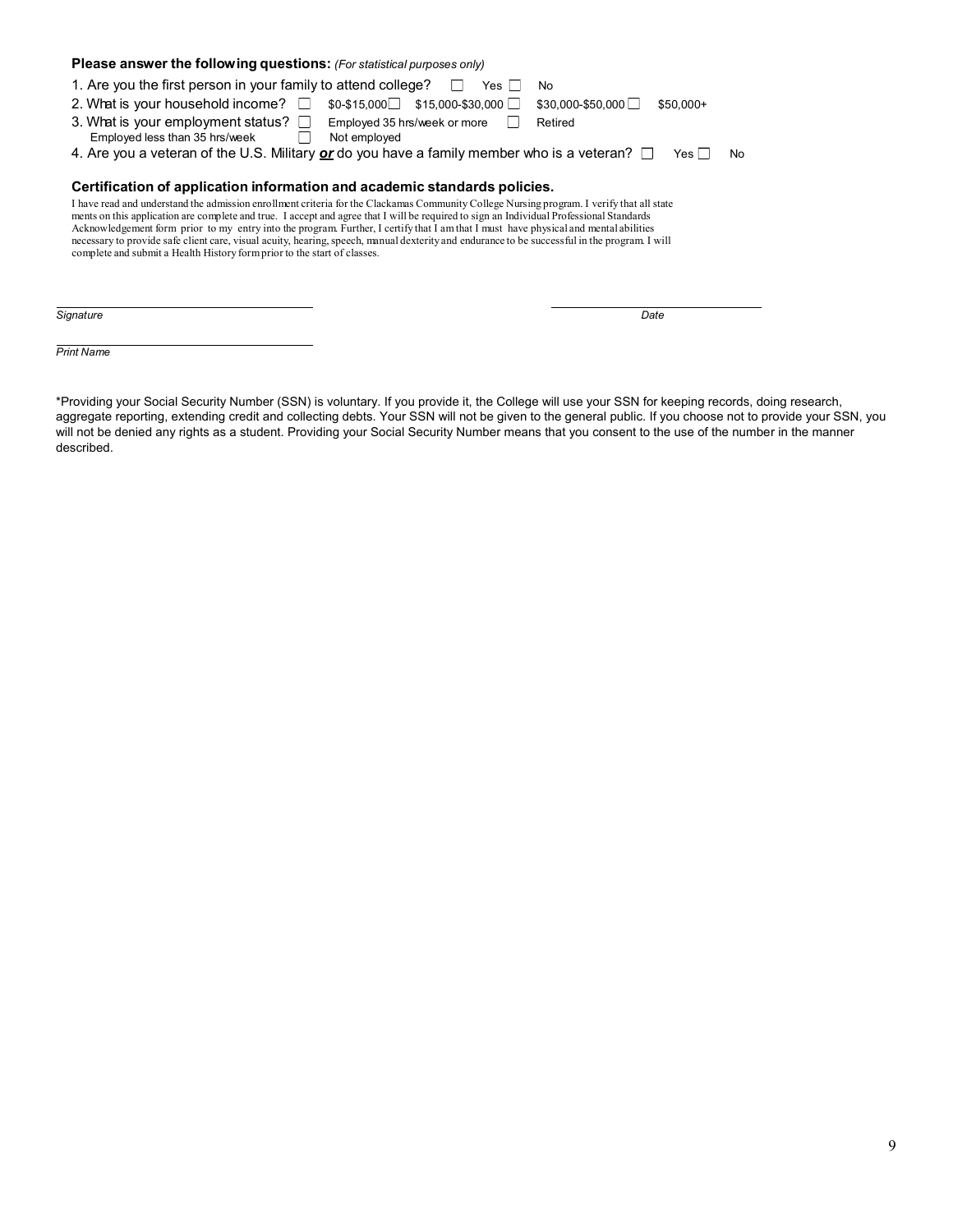### **Clackamas Community College 2022-2023 Associate of Applied Science Nursing Degree Program PREPARATORY GPA WORKSHEET**

NOTE: Official (sealed) transcripts from all institutions where preparatory courses have been taken must be attached to this application. (CCC transcripts do not need to be attached). Only courses completed by the end of fall term 2021 with a letter grade of "C" or better will be used.

| <b>CCC Nursing Preparatory</b>                                                                                                  | <b>GRADE</b><br>(must be<br>a "C" or<br>better) | <b>CREDITS POINTS</b><br>(At least<br>$30 - no$<br>$\frac{35}{2}$ more than $C=2$<br>45) | $A=4$<br>$B=3$ | <b>GRADE</b><br><b>POINTS</b><br>(credits x<br>points) | <b>EARNED AT</b><br>College/<br><b>University</b><br>(official<br>transcripts<br>must be<br>attached if<br>outside CCC) | <b>TERM &amp;</b><br><b>YEAR</b><br><b>COMPLETED</b> |
|---------------------------------------------------------------------------------------------------------------------------------|-------------------------------------------------|------------------------------------------------------------------------------------------|----------------|--------------------------------------------------------|-------------------------------------------------------------------------------------------------------------------------|------------------------------------------------------|
| <b>Completed Preparatory Courses</b>                                                                                            | (PRINT CLEARLY)                                 |                                                                                          |                |                                                        |                                                                                                                         |                                                      |
| BI-231 - Anatomy & Physiology I<br>(Completed by end of fall 2021 but not<br>before summer 2017)                                |                                                 |                                                                                          |                |                                                        |                                                                                                                         |                                                      |
| BI-232 - Anatomy & Physiology II<br>(Completed by end of summer 2022 but not<br>before summer 2017)                             |                                                 |                                                                                          |                |                                                        |                                                                                                                         |                                                      |
| BI-233 - Anatomy & Physiology III<br>(Completed by end of summer 2022 but not<br>before summer 2017)                            |                                                 |                                                                                          |                |                                                        |                                                                                                                         |                                                      |
| BI-234 - Microbiology<br>(Completed by end of summer 2022 but not<br>before summer 2017)                                        |                                                 |                                                                                          |                |                                                        |                                                                                                                         |                                                      |
| FN-225 - Nutrition                                                                                                              |                                                 |                                                                                          |                |                                                        |                                                                                                                         |                                                      |
| PSY-215 - Human Development                                                                                                     |                                                 |                                                                                          |                |                                                        |                                                                                                                         |                                                      |
| <b>WR-121 - English Composition I</b>                                                                                           |                                                 |                                                                                          |                |                                                        |                                                                                                                         |                                                      |
| <b>WR-122 - English Composition II</b>                                                                                          |                                                 |                                                                                          |                |                                                        |                                                                                                                         |                                                      |
| Social Sciences Requirement: (Minimum of 6 credits)                                                                             |                                                 |                                                                                          |                |                                                        |                                                                                                                         |                                                      |
| Course:                                                                                                                         |                                                 |                                                                                          |                |                                                        |                                                                                                                         |                                                      |
| Course:                                                                                                                         |                                                 |                                                                                          |                |                                                        |                                                                                                                         |                                                      |
| Arts & Letters, Natural/Physical Science, Social Sciences Electives: (7 credits maximum, if needed)                             |                                                 |                                                                                          |                |                                                        |                                                                                                                         |                                                      |
| Course:<br><u> 1989 - Johann Barn, mars eta bat erroman erroman erroman erroman erroman erroman erroman erroman erroman err</u> |                                                 |                                                                                          |                |                                                        |                                                                                                                         |                                                      |
|                                                                                                                                 |                                                 |                                                                                          |                |                                                        |                                                                                                                         |                                                      |
|                                                                                                                                 |                                                 |                                                                                          |                |                                                        |                                                                                                                         |                                                      |
| To calculate GPA: Add highlighted columns.                                                                                      |                                                 |                                                                                          |                |                                                        |                                                                                                                         |                                                      |

Total Grade Points (2nd highlighted column) \_\_ divided by Total Credits (1st highlighted column) = GPA

**(Must be at least 3.0)**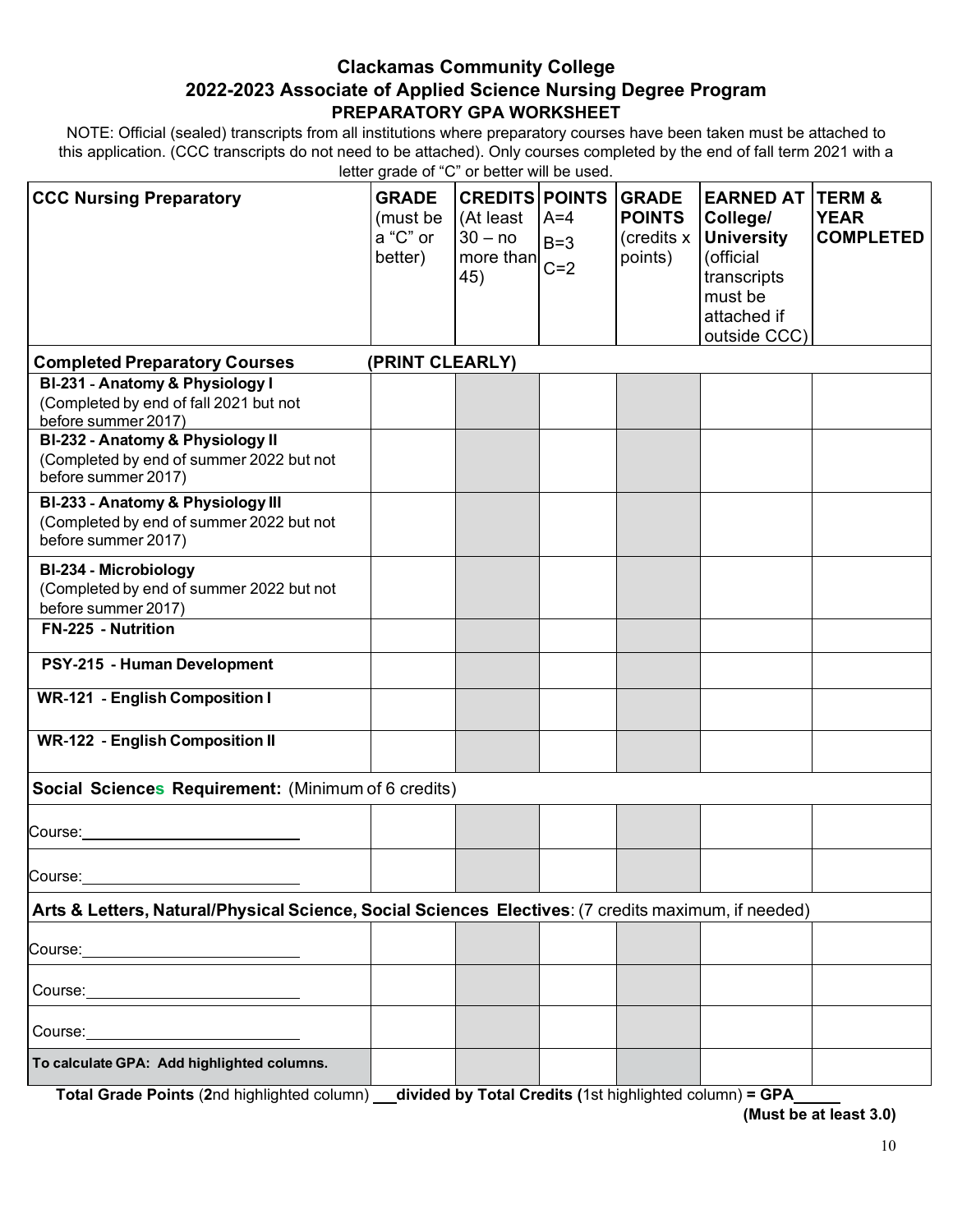### APPLICATION VERIFICATION CHECKLIST

Please complete this verification checklist as part of your nursing application. Be sure to attach all worksheets, transcripts, test scores and other supporting documentation as well as this checklist to your application.

#### REQUIRED:

 $\Box$  1. I have completed, signed and attached the Nursing Program Application for Admission and understand that all admission decisions are final.

 $\Box$  2. I have included hard copies of official college transcripts (must remain sealed) from all institutions where prerequisite courses have been taken. (Clackamas Community College transcripts do not need to be attached).

Colleges previously attended:

 $\Box$  3. I have completed and attached the Preparatory GPA Worksheet. Please enter ALL preparatory courses that you have completed, the grade you received, where you completed the course and the date it was completed.

 $\Box$  4.I have met the required math competency through one of the following:

□Completion of MTH 95 or higher with a "C" or better posted on an official transcript  $\square$ Placement into MTH 105/111 or higher by CCC math placement summary (must be dated no earlier than 6/15/17)

- $\Box$  5. I understand that I must pass a background check and urine drug screen prior to September 15th, 2022.
- $\Box$  6. I have attached a \$75.00 non-refundable check or money order for the Nursing Application processing fee. The check MUST be made payable to Clackamas Community College. Failing to do so may delay your application.
- □ 7. I have signed and attached the Nursing Application Verification Checklist (this form.)

\_\_\_\_\_\_\_\_\_\_\_\_\_\_\_\_\_\_\_\_\_\_\_\_\_\_\_\_\_\_\_\_\_\_\_\_\_\_\_\_\_\_\_\_\_\_\_\_\_\_\_\_\_\_\_\_\_\_\_\_\_\_\_\_\_\_\_\_\_\_\_\_\_\_\_\_\_

### OPTIONAL:

- $\Box$  1. I have earned points for a prior degree and have included an official transcript as proof.
- $\Box$  2. I have earned discretionary points and attached the Discretionary Points Worksheet with supporting documentation.

\_\_\_\_\_\_\_\_\_\_\_\_\_\_\_\_\_\_\_\_\_\_\_\_\_\_\_\_\_\_\_\_\_\_\_\_\_\_\_\_\_\_\_\_\_\_\_\_\_\_\_\_\_\_\_\_\_\_\_\_\_\_\_\_\_\_\_\_\_\_\_\_\_\_\_\_\_\_\_\_\_\_\_\_\_\_\_\_\_\_\_\_\_\_\_\_\_

#### *Signature Print Name Date*

I understand that it is my responsibility to meet all program and application criteria. I have contacted Allied Health Admissions regarding any questions I may have about the application process. I verify that all statements on this application are complete and true and I understand that falsification of any information may lead to disqualification or dismissal from the program. I give my permission for release of pertinent application information to the OCNE partner schools, including OHSU, as necessary to facilitate my program of study.

**Applications must be mail in to the address below by 5:00 P.M Friday, February 11th, 2022.**

(Emailed applications and postmarks dated by day of the the deadline **will not be accepted**).

Mail application to: Clackamas Community College Harmony Campus ATTN: Nursing Application 7738 SE Harmony Road Milwaukie, Oregon 97222